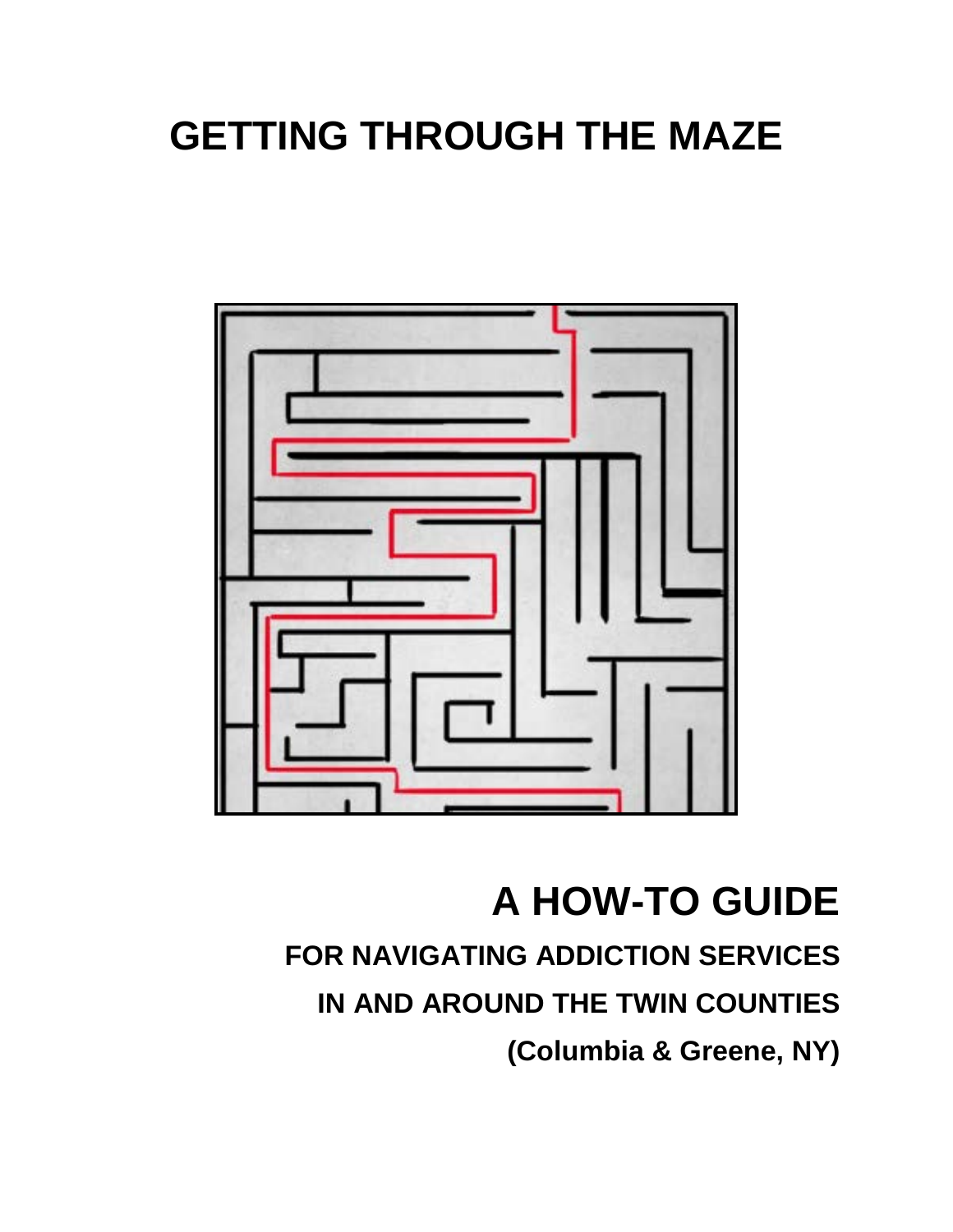### **About this guide**

#### *Its purpose*

The purpose of this guide is to help people suffering from addiction--and the people who love and want to help them--figure out where to go, what to do, and how to go about doing it. There are many services for individuals with addiction, but this guide is meant to be more than just a list of those services. Instead, it's meant to be a real "how to" for navigating your way through them. Countless people have covered this ground before; this guide attempts to capture all the lessons they've learned about what works and what doesn't work so that ultimately, you or your loved one are successful getting what's needed when it's needed on the road to recovery.

#### *How this guide is organized*

This guide is organized around questions: questions about what type of treatment options are out there, how to go about figuring out which option is best, how insurance coverage factors into things, what kinds of resources are out there to support sober living, and where the hang-ups, tripwires and landmines are located so they can be avoided. The questions are all written in the first person, as though being asked by the person needing addiction services for him or her -self , but the answers should be equally helpful to the concerned parent, sibling, friend or anyone else trying to help them.

#### **True or false?**

#### *A person with an addiction to drugs or alcohol is "lost."*

False. Recovery IS possible and in fact, there are many people living in recovery in our community and around the world.

#### *Recovery sticks the first time.*

False. Sadly, addiction can be an enemy that often lands a lot of punches before it finally gets knocked out. Although recurrence of use is possible, the person that is unsuccessful- even a dozen times- is still capable of recovery. Don't give up!

#### *There is one way to go about getting into recovery.*

False. There are LOTS of ways to go about getting—and staying—in recovery. Also, there are lots of points of entry into the system of services and supports.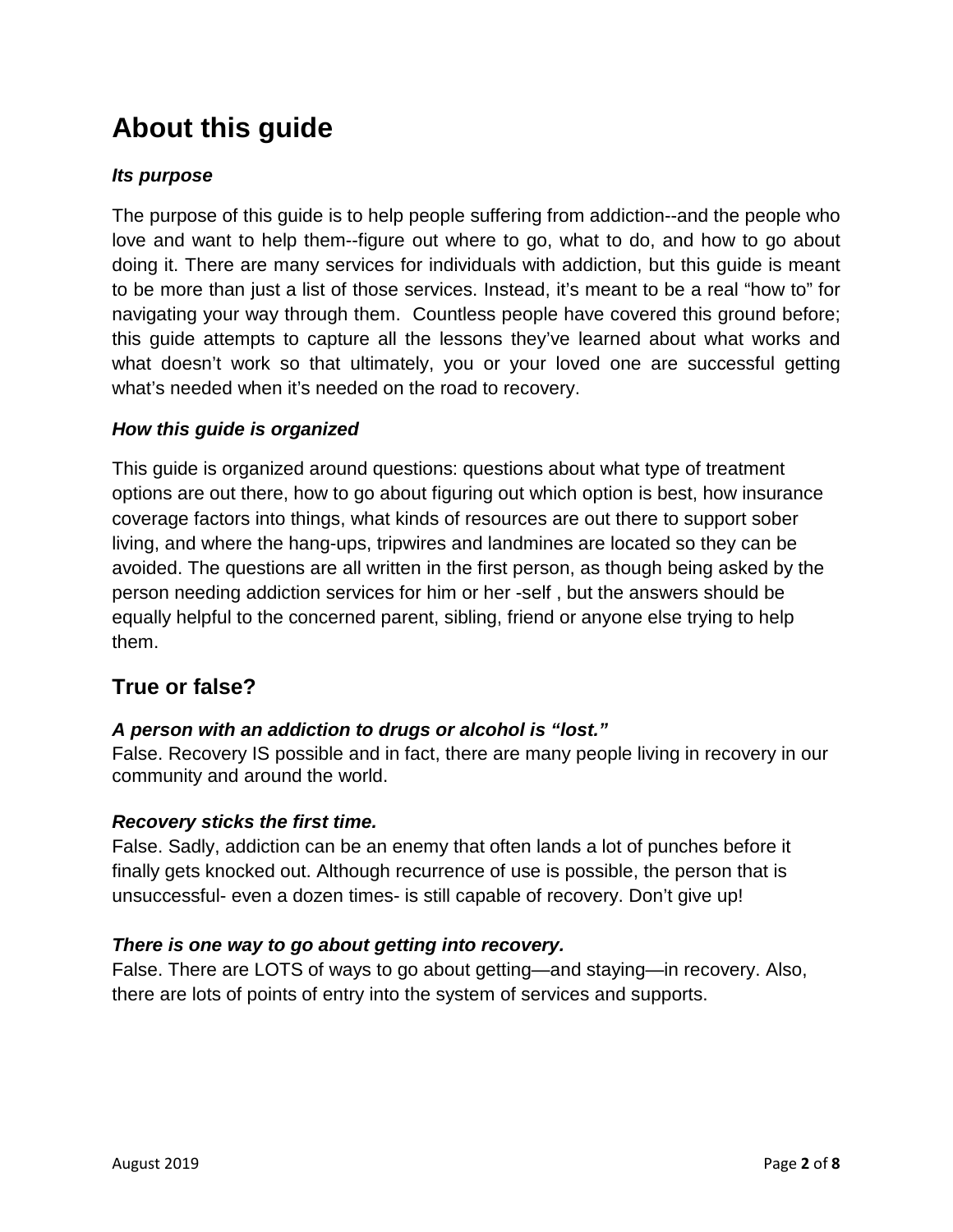#### **Enough. I want to find recovery. What are my treatment options?**

Formal treatment takes many forms, and no one type of treatment is best for everyone. There are many roads to recovery. You may think that you need to choose just the right program and if you don't, treatment will be unsuccessful. But actually, any of a number of programs can lead to success – if a person is willing to accept help from others and invest energy in working on recovery. A physician or other health care professional can also help guide a person to the most appropriate treatment.

*Inpatient vs Outpatient Treatment.* Drug and alcohol treatment programs generally fall into one of two categories — inpatient rehabilitation (or "rehab") or outpatient treatment. Inpatient rehabilitation programs are intensive, residential treatment programs designed to treat more serious addictions (also sometimes referred to as "substance use disorders"). Outpatient treatment programs are part-time, allowing the person seeking recovery to keep going to work or school during the day. Each type has unique attributes and benefits to offer.

*Inpatient rehabilitation*. Inpatient rehabilitation programs require a patient to check themselves into a controlled environment to overcome their addiction(s). Patients stay at a clinic with 24-hour medical and emotional support, typically for a stay of a few days to a month or more. During inpatient treatment, residents are able to completely focus on getting well without the distractions of everyday life. A typical day in an inpatient program is carefully scheduled and accounted for. Psychologists, counselors and psychiatrists meet with patients individually and in group settings to guide inpatient recovery (see list of inpatient treatment centers in the Guide to Mental Health and Addiction Services).

Typically, *inpatient rehabilitation* is suitable for those who:

- have a severe substance use disorder with long history of use;
- have tried outpatient treatment, but had a recurrent of use soon after;
- need to remove themselves from their current environment to find/maintain recovery;
- have very few, if any, family or other social supports available; and,
- who can commit to a long-term stay in a facility.

*Outpatient treatment*. Outpatient treatment does not include living at a facility and is therefore more suitable for people who are employed, in school or have extensive social supports; it is also less expensive than inpatient rehabilitation. Outpatient treatment can vary in the types and intensity of services offered. Some outpatient models, such as Intensive Outpatient Treatment, are similar to residential programs in intensity of services and effectiveness. Additionally, many outpatient facilities (including Twin County Recovery Services) are able to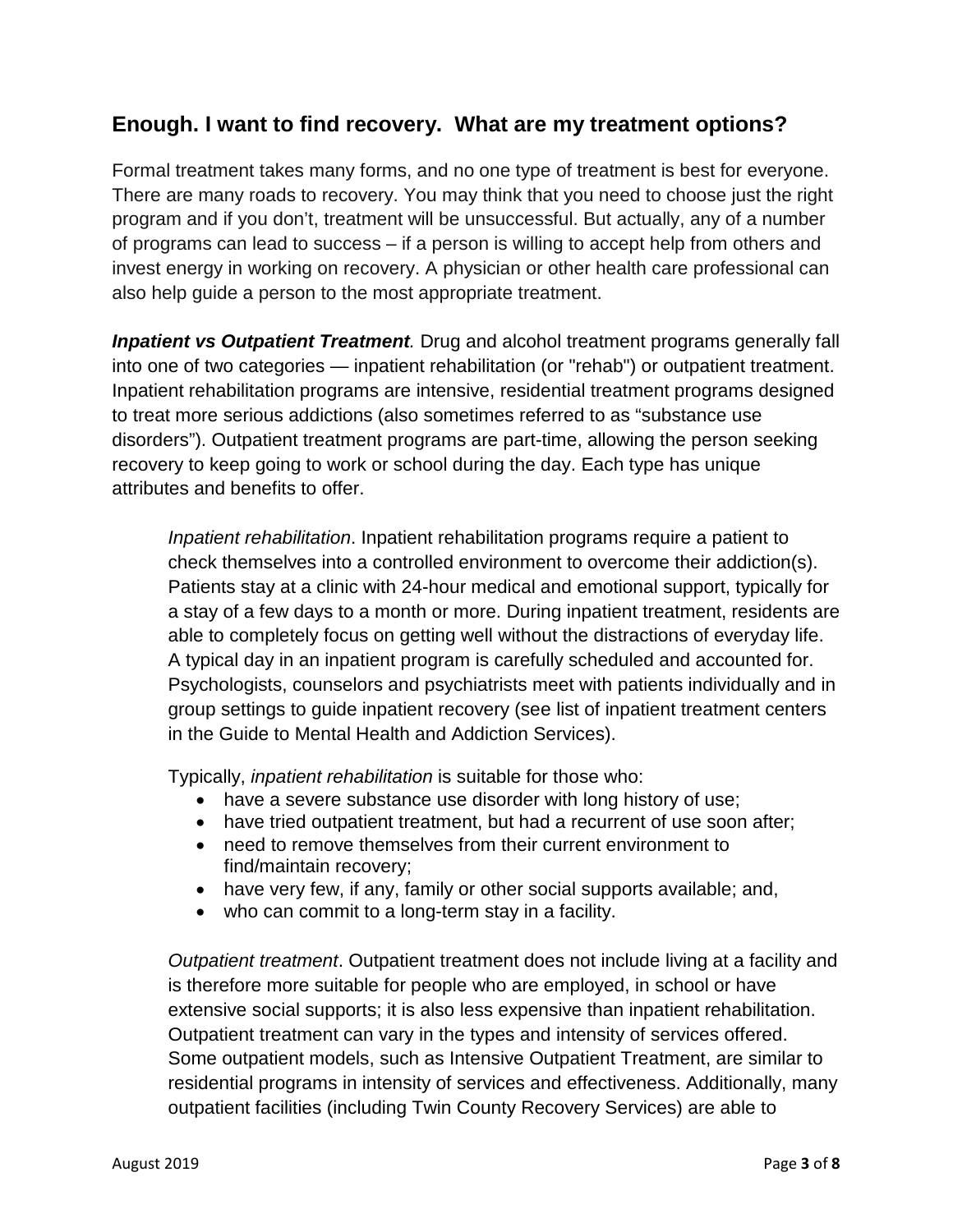prescribe addiction medication, such as Vivitrol and/or Suboxone, to assist with recovery (see list of outpatient treatment centers in the Guide to Mental Health and Addiction Services).

Typically, *outpatient treatment* is suitable for those who:

- have a less severe substance use disorder *or* a shorter history of use;
- have family/social support in their current environment;
- wish to maintain their current employment/school status;
- cannot commit to inpatient rehab; and,
- have a history of being able to maintain abstinence in the past.

*Residential Services.* Residential treatment is highly structured, with activities designed to help residents examine damaging beliefs, self-concepts, and destructive patterns of behavior and adopt new, more constructive ways to interact with others. Many residential treatment centers offer comprehensive services that focus on life skills, including employment training and other support services, onsite. Residential services include three levels of care: intensive residential rehabilitation, community residential services, and supportive living services**.** 

*Intensive Residential Rehabilitation treatment centers, formerly known as Therapeutic Communities (TC's),* are designed for individuals who are unable to participate in or comply with treatment outside a 24-hour structured treatment setting and who need additional supports to improve their functional skills. Services provided at these treatment centers enhance the social, functional and personal care skills of individuals.

*Community Residential Services* are designed to provide a safe, alcohol and drug-free therapeutic domestic environment for individuals who are homeless or whose home environment does not support treatment and recovery. These services are provided in conjunction with outpatient treatment services and other services as indicated in the treatment plan. Twin County Recovery Services, Inc. has a women's residence (Riverside) and a men's residence (The Red Door). See the Guide to Mental Health and Addiction Services for additional residential treatment centers.

*Supportive Living Services* provide independent living with limited supervision for individuals who are referred from other treatment facilities, who need an alcohol and drug-free residence with peer support, but who exhibit skills and strengths necessary to maintain sobriety and readapt to independent living in the community. St. Catherine's operates 8 apartments in Columbia and Greene counties for those in need of a supportive living environment. However, it should be noted that these apartments can be difficult to obtain as the demand is so high.

It should also be noted that, in addition to the three types of residential treatment options identified above, there are also facilities that provide inpatient rehabilitation *and* community residential services on the same campus. St.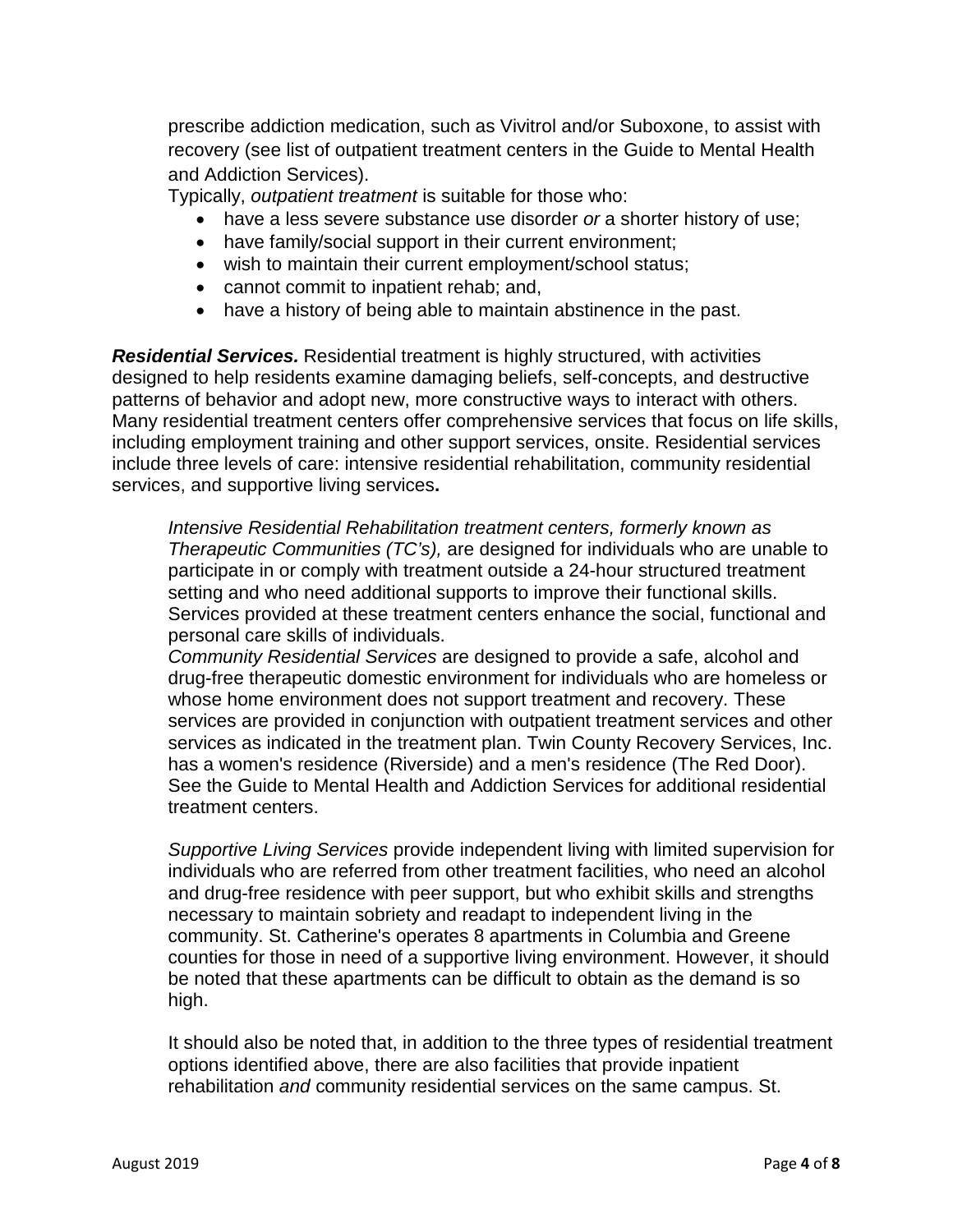Joseph's Addiction Treatment Center in Saranac Lake is an example of this type of facility.

#### **I'm committed to treatment. How do I make it happen?**

There are four ways to access inpatient or outpatient treatment:

- 1. *Referral from a Medical Detoxification Program*. Upon completion of a medical detoxification program, an individual will receive a referral from the detox facility to either inpatient rehabilitation or outpatient treatment.
- 2. *Referral based on a LOCADTR evaluation*. An individual who does not need a detox program can be evaluated at an outpatient treatment clinic using a tool called the LOCADTR. They will then be referred to inpatient rehabilitation or outpatient treatment based on the results of the LOCADTR evaluation.
- 3. **I***ndividual choice.* Individuals and/or family members can choose a facility and type of treatment, then contact the facility themselves for admission requirements.
- **4.** *Greener Pathways*. Any individual struggling with a substance use disorder may contact Greener Pathways and ask for help in getting connected to appropriate treatment and/or recovery supports.

*Referral from a Medical Detoxification Program*. If the individual is in active withdrawal (i.e. not currently using, showing physical withdrawal symptoms), start by contacting a facility that offers a medical detoxification program or "med detox" (see Guide to Mental Health and Addiction Services). This would be advisable for people who have been using heavily for a longer period of time and are more likely to have more severe withdrawal symptoms, or those with other significant health problems. Inpatient detox allows the individual to be closely monitored throughout the process and given appropriate medication to prevent severe withdrawal symptoms and/or even death.

An appointment with a med detox facility is typically not necessary, as most places are required to treat someone in withdrawal *IF* they meet the facility's admission criteria. A typical medical detoxification can take an average of 3-7 days.

*Referral based on a LOCADTR evaluation*. If the individual is actively using and, therefore, *not* experiencing withdrawal symptoms, contact an outpatient treatment clinic for an evaluation/assessment. Twin County Recovery Services, Inc. performs evaluations 4 days/week at their Hudson site and 5 days/week at their Catskill site. Evaluations are also offered at other locations throughout the Capital Region and Mid-Hudson Valley (see the Guide to Mental Health and Addiction Services). An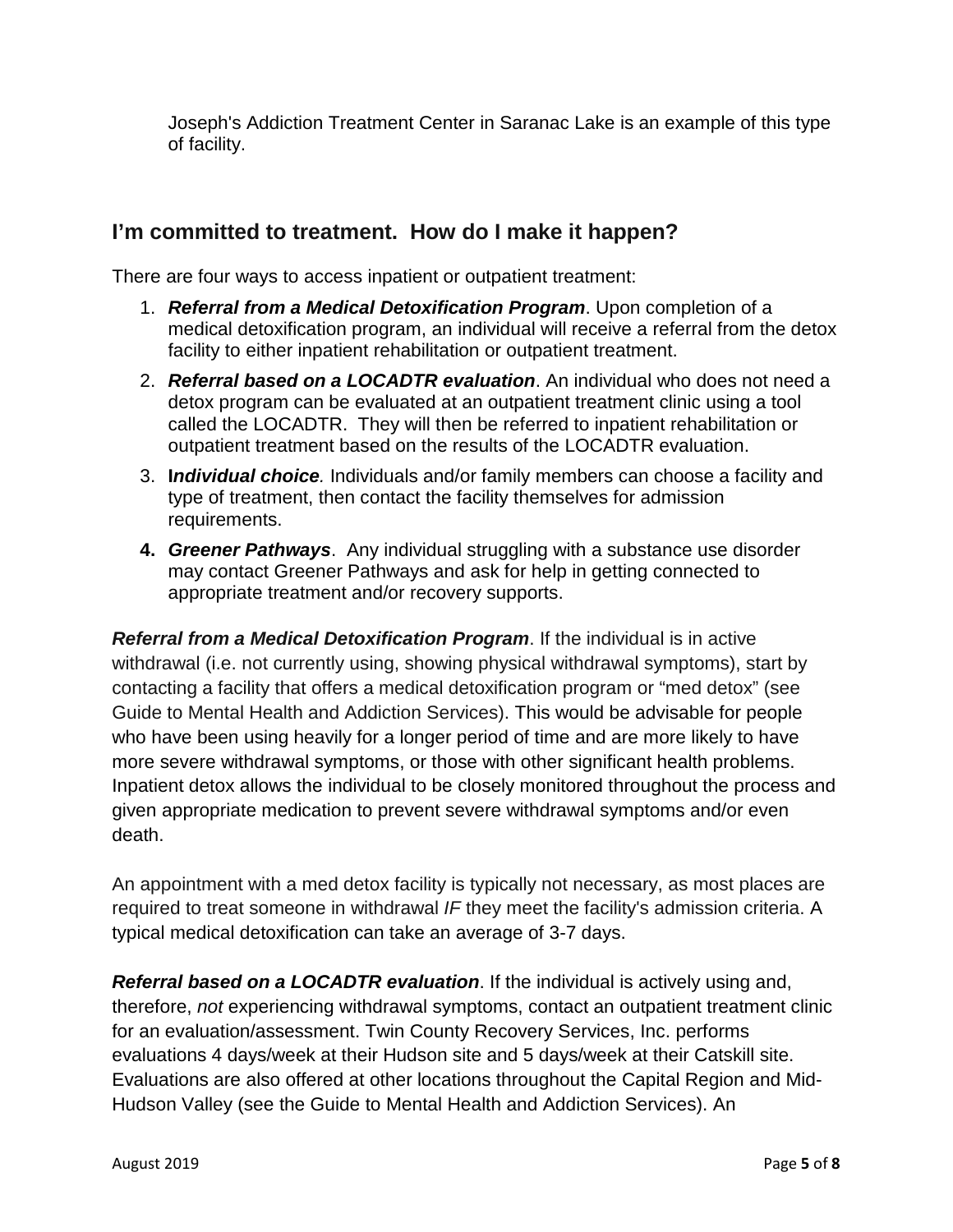appointment is preferred, but walk-ins will be seen at some locations if they're willing to wait for the next available clinician.

During an evaluation, a complete review of an individual's substance use is conducted. The clinician will ask questions related to general physical health history, history of drug use, prior treatment, mental health, employment status, and current living environment. In New York State, the Level of Care for Alcohol and Drug Treatment Referral (LOCADTR) assessment tool is used to ensure placement in the least restrictive and most appropriate setting. While most people believe that more treatment will lead to a better outcome, that is not always the case. Treatment should be matched to an individual's need in order to achieve the best possible outcome.

The LOCADTR results will determine the next step, and which is more appropriate- inpatient rehabilitation or outpatient treatment. If inpatient rehabilitation is the most appropriate and the individual and his/her family agrees, the evaluator will identify and secure an open bed in an inpatient facility, contact the insurance company for guidelines, and advise on next steps. If outpatient care is more appropriate, the evaluator will make an appointment for the individual and provide the individual and his/her family with information regarding local support services.

*Individual Choice.* People DO have the ability to choose their own treatment option, provided they have the financial resources to pay for them. Most people, however, will have to contend with their insurance companies.

#### **What are the hang-ups, tripwires and landmines to look for when trying to get into rehab?**

In addition to being a less restrictive form of treatment, outpatient treatment is typically easier to access. An appointment is usually made available within 2-3 days and there is little, if any, paperwork or testing that needs to be done in preparation for the appointment.

However, a person trying to access inpatient rehabilitation, especially if they are trying to do that based on individual choice rather than relying on a referral from med detox or the LOCADTR, can face some potential pitfalls. Some inpatient facilities require fairly extensive testing prior to admission. Routine blood work, urinalysis, a recent physical, TB test, STD testing, and a psych/social evaluation are routinely required to be completed not just prior to admission, but also within a certain narrow time frame. Completing these tests and attending the follow-up appointments requires someone to have a driver's license (or a reliable form of transportation available to them), flexibility from any work/school requirements, and the ability to organize and prioritize. In addition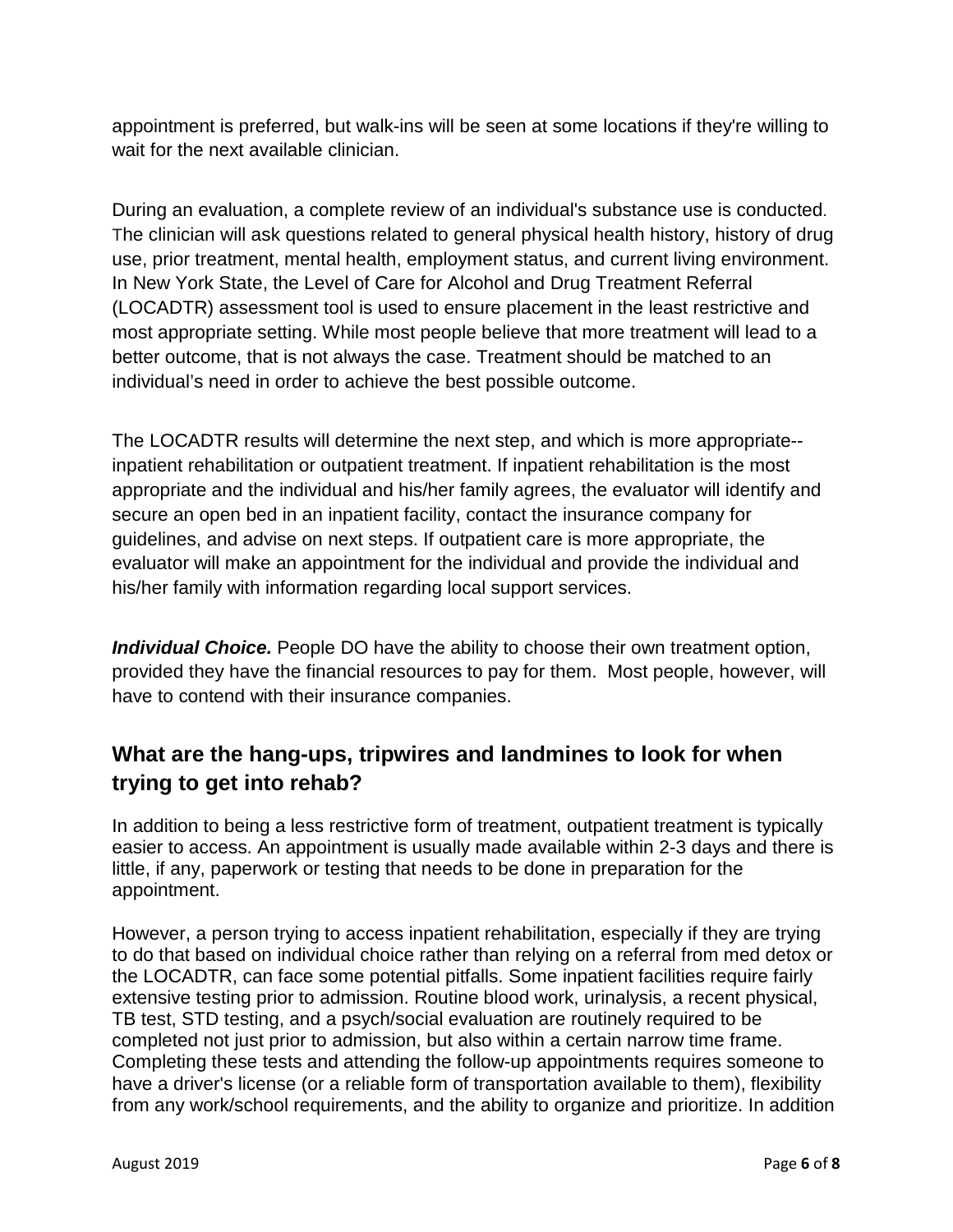to being faced with extensive admission requirements, lengthy wait times can potentially derail a person's recovery efforts. It is not uncommon for a facility to be filled to capacity at any given time. While the OASAS dashboard identifies available beds (see: [https://bi1.oasas.ny.gov/analytics/saw.dll?Dashboard\)](https://bi1.oasas.ny.gov/analytics/saw.dll?Dashboard), it is not always up-to-date and the location may not be desirable for the individual and his or her family.

Insurance coverage, and especially the lack of coverage, plays a significant role in an individual's ability to access appropriate treatment as well. Each facility an individual visits will contact the appropriate insurance company for treatment coverage guidelines prior to admission. Though treatment centers will follow the insurance company's guidelines, most (especially the non-profits) will often offer treatment on a sliding fee scale for those with limited or no coverage. Navigators are available at the Healthcare Consortium to assist with insurance-related issues.

#### **I need things to support my recovery. What's out there?**

**Recovery Centers.** Recovery Centers offer many support services to help individuals in recovery improve their health and wellness, live a self-directed life, and strive to reach their full potential. They can be a valued resource for the community by providing:

- recovery supports for individuals and their families, who are in, or seeking, recovery from substance use;
- information and education to the community on how to access treatment, including the navigation of insurance and treatment issues;
- wellness information and activities to support recovery; and,
- the extensive use of peer supports and volunteers.

The Mental Health Association of Columbia-Greene Counties, Inc. operates two Youth Clubhouses--one in Columbia County (Hudson) and one in Greene (Catskill). The Clubhouses provide safe, supportive, substance-free environments for youth ages 12- 21 who are in recovery or are at risk of developing a substance use disorder. Apogee Center in Hudson and Water Street Studio in Catskill are also local recovery centers.

**Support/Mutual Aid Groups**. In addition to recovery centers, there are other resources that help support an individual's recovery. Peer mutual aid groups can be an invaluable source of guidance, assistance, and encouragement. Groups are very helpful, not only to help an individual maintain recovery, but also as a safe place to get support and discuss challenges. Connecting with others who know first-hand what you're going through can help reduce feelings of isolation, fear, and hopelessness. Staying motivated and positive is much easier when you have others you can turn to and lean on to help you get through tough times. Narcotics Anonymous (NA), Alcoholics Anonymous (AA), and Al-Anon are the most well-known self-help groups and they are widely available. Local chapters of Celebrate Recovery and Refuge Recovery also provide support to those in recovery. Nar-Anon groups are peer support groups for families of those struggling with substance use disorder and are as valuable to family members as NA is